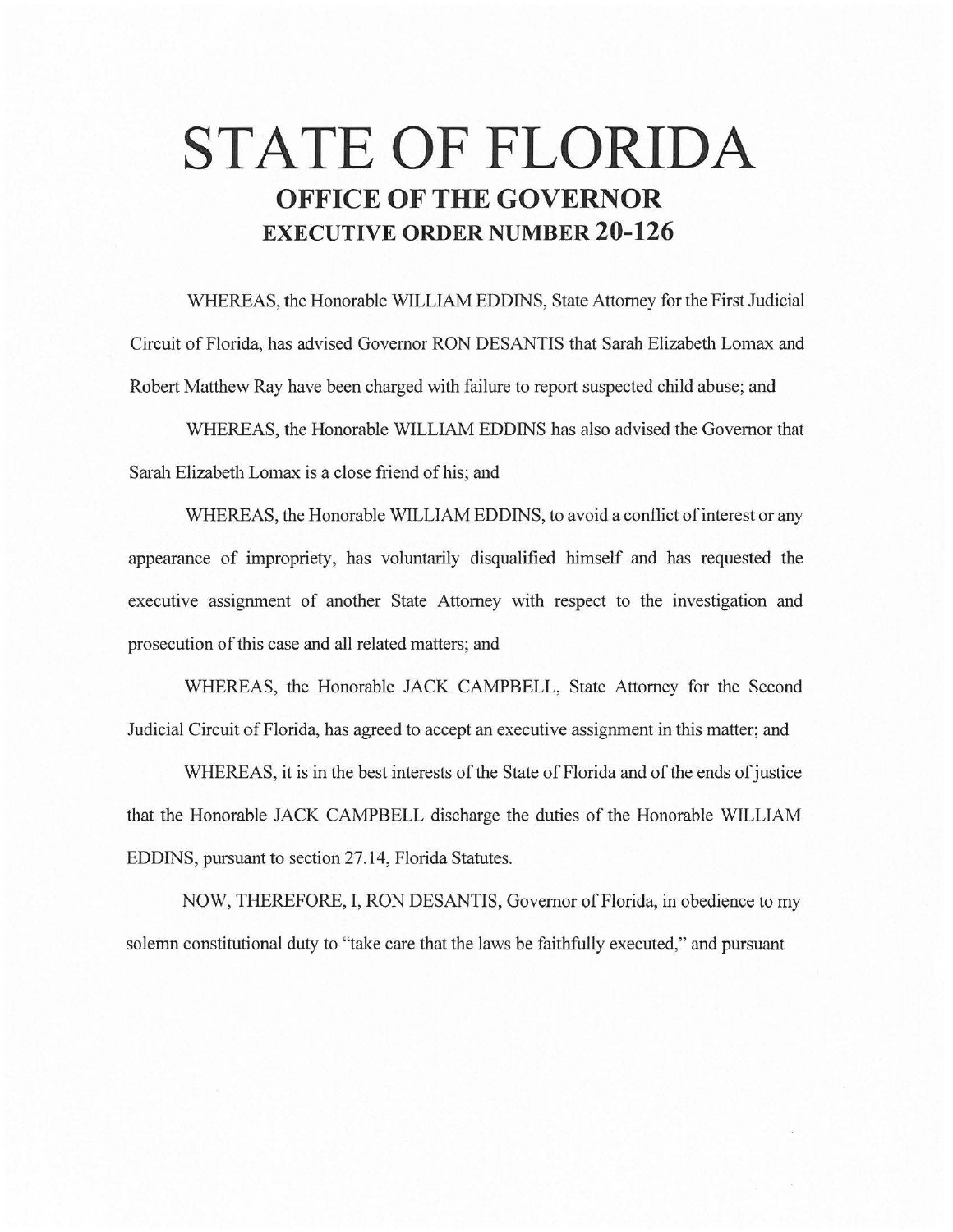to the Constitution and laws of the State of Florida, issue the following Executive Order, effective immediately:

## Section 1.

The Honorable JACK CAMPBELL, State Attorney for the Second Judicial Circuit of Florida, referred to as the "Assigned State Attorney," is assigned to discharge the duties of the Honorable WILLIAM EDDINS, State Attorney for the First Judicial Circuit of Florida, as they relate to the investigation, prosecution, and all matters related to Sarah Elizabeth Lomax and Robert Matthew Ray.

### Section 2.

The Assigned State Attorney or one or more Assistant State Attorneys and Investigators, who have been designated by the Assigned State Attorney, shall proceed immediately to the First Judicial Circuit of Florida, and are vested with the authority to perform the duties prescribed herein.

#### Section 3.

All residents of the First Judicial Circuit are requested, and all public officials are directed, to cooperate and render whatever assistance is necessary to the Assigned State Attorney, so that justice may be served.

## Section 4.

The period of this Executive Assignment shall be for one (1) year, to and including May 18, 2021.